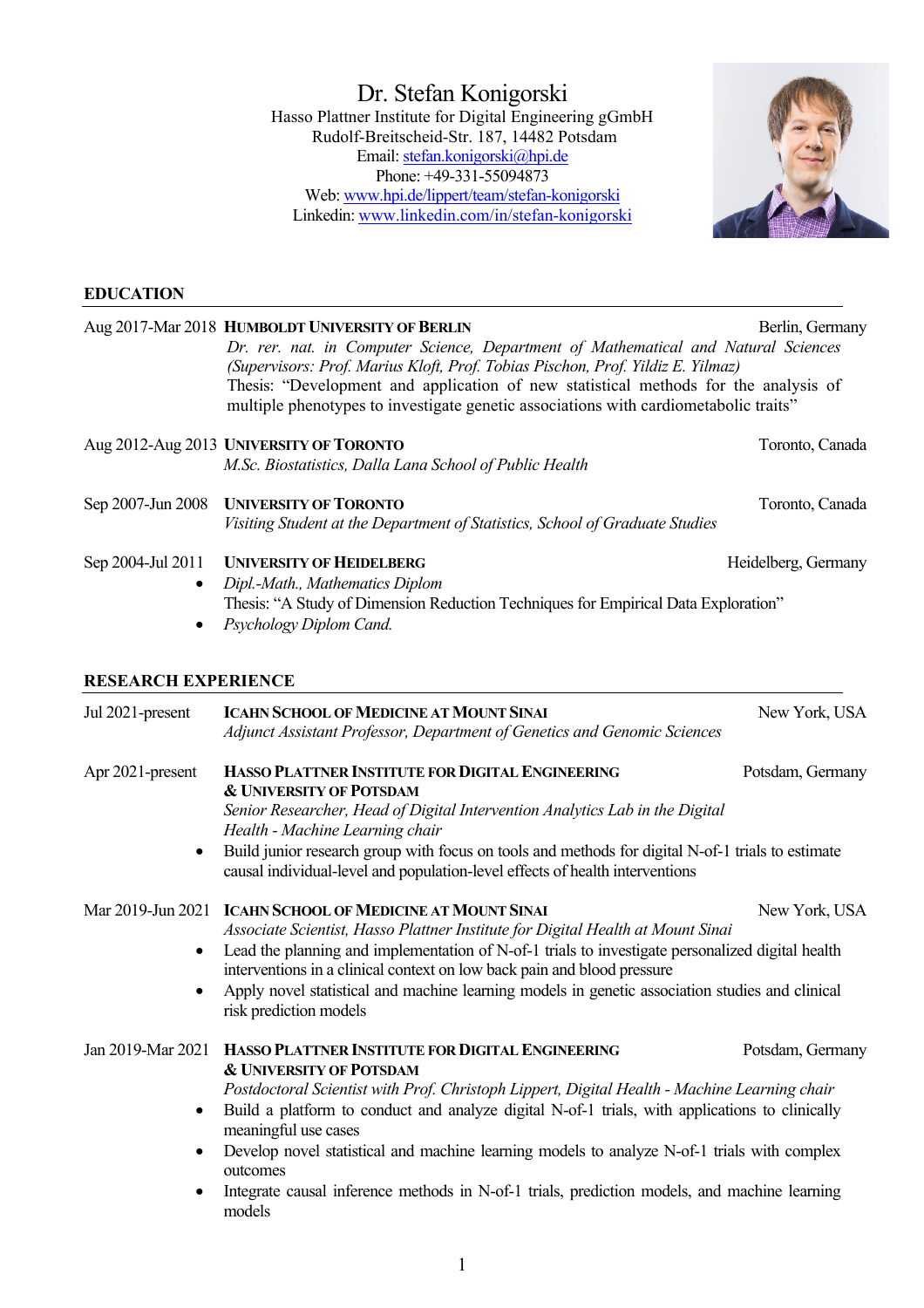- Develop and apply new statistical association tests of complex genotypic and phenotypic data using kernel functions and deep learning models
- Evaluate the usefulness of deep learning models for health interventions
- AI expert in the Mittelstand 4.0-Kompetenzzentrum Berlin funded by the BMWi, organizing and conducting introductory and advanced workshops on artificial intelligence for small and medium-sized companies and for other trainers.
- Supervise Master and PhD students

#### Mar-Dec 2018 **MAX DELBRÜCK CENTER FOR MOLECULAR MEDICINE** Berlin, Germany

- *Postdoctoral Scientist with Prof. Christoph Lippert, Statistical Genomics Research Group Postdoctoral Scientist with Prof. Tobias Pischon, Molecular Epidemiology Research Group*
- Analyzed genetic, transcriptomic data for associations with obesity traits and Alzheimer's disease
- Developed new kernel-based models integrating omics data for rare variant association studies
- Supervised Master students

## Feb-Apr 2016 **MEMORIAL UNIVERSITY OF NEWFOUNDLAND** St. John's, Canada

- *Visiting Scholar with Prof. Yildiz Yilmaz, Department of Mathematics & Statistics*
- Developed a new statistical causal inference approach to investigate direct genetic effects in genetic association studies including multiple phenotypes

# Sep 2013-Mar 2018 MAX DELBRÜCK CENTER FOR MOLECULAR MEDICINE Berlin, Germany

*Research Associate with Prof. Tobias Pischon, Molecular Epidemiology Research Group, PhD student in the MDC International PhD program*

- Designed and conducted genetic and transcriptomic association study with obesity traits based on RNA-Sequencing, PCR, and ELISA assays
- Analyzed whole genome sequence data and gene expression data of the Genetic Analysis Workshop 19 with focus on biological interpretation of joint statistical models
- Developed multivariate and causal inference statistical methods for the integration of multi-level biological data and powerful association tests

# Apr 2012-Aug 2013 **SAMUEL LUNENFELD RESEARCH INSTITUTE** Toronto, Canada

*Research Associate with Prof. Shelley Bull and Dr. Yildiz Yilmaz, Samuel Lunenfeld Research Institute, Mount Sinai Hospital*

- Analyzed whole genome sequence data of the Genetic Analysis Workshop 18 and EDIC study
- Performed simulation study comparing different statistical strategies and developed new approach how to adjust blood pressure for hypertension medication use

# Oct 2011- Aug 2013 **UNIVERSITY OF TORONTO Toronto, Canada** Toronto, Canada

*Research Associate in the Statistical Genomics Laboratory of Prof. Rafal Kustra, Department of Public Health Sciences*

- Investigated dimension reduction methods for disease risk prediction
- Conducted data analysis in epigenetic study of the effect of different drug treatments on methylation expression levels at the Centre of Addiction and Mental Health (CAMH), Toronto

Apr-Aug 2007 **UNIVERSITY OF HEIDELBERG** Heidelberg, Germany *Research Assistant and Teaching Assistant in the Division of Health Psychology*

# Aug-Sep 2006 MAX-PLANCK-INSTITUTE FOR HUMAN DEVELOPMENT Berlin, Germany *Internship in the Division Adaptive Behavior and Cognition*

• Planned and conducted study on the use of probability statements in judgment and decision making

# **ADDITIONAL EXPERIENCE**

| May 2019-present HEALTH INNOVATIONS. AI UG (HAFTUNGSBESCHRÄNKT)                  | Berlin, Germany |
|----------------------------------------------------------------------------------|-----------------|
| Co-Founder and CEO                                                               |                 |
| • Consulting companies in statistics, artificial intelligence and digital health |                 |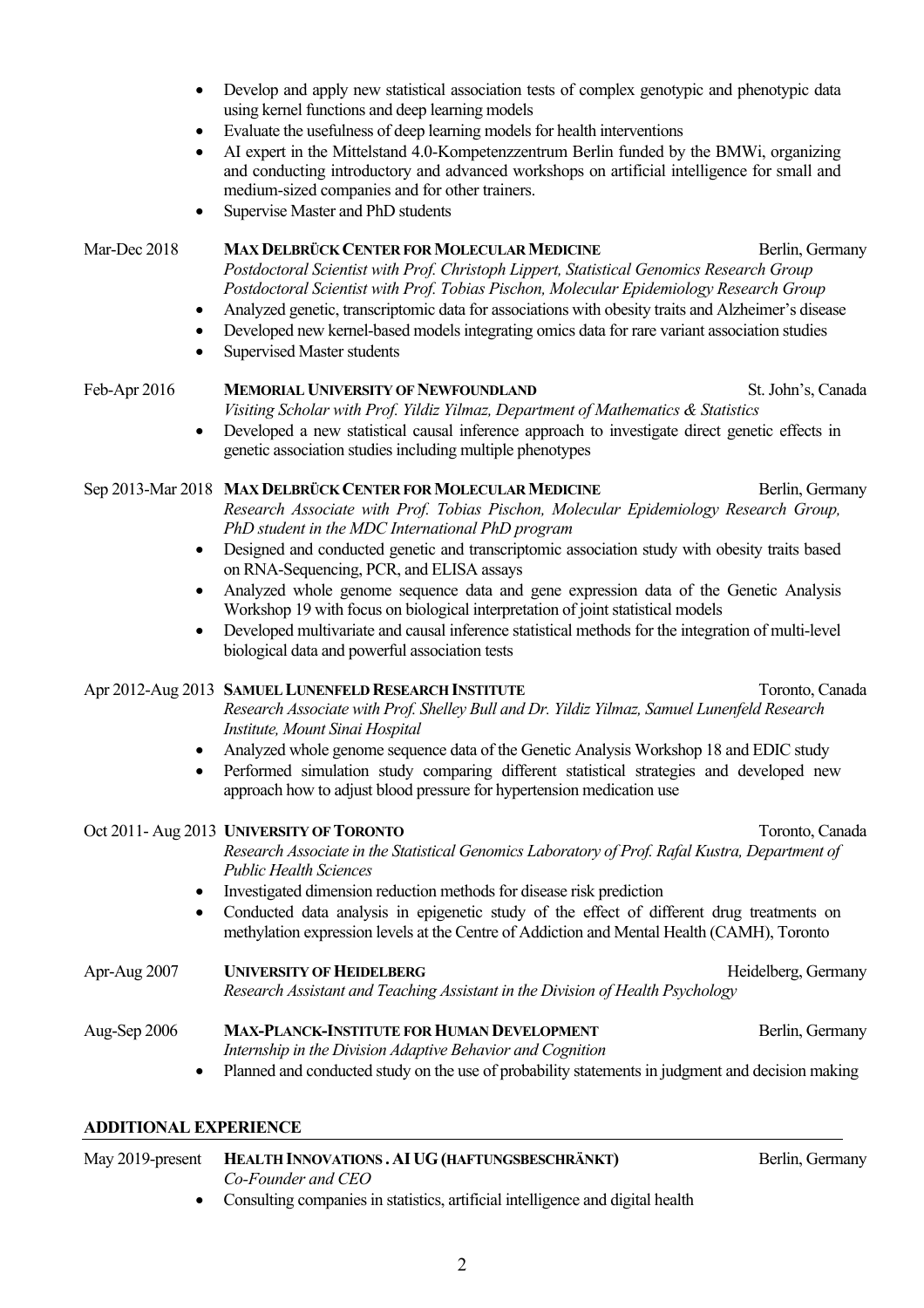Jun 2013-present **INDEPENDENT STATISTICAL CONSULTANT**

• Consulting for statistical analyses, study design planning, SAS/SPSS/AMOS programming, and for university courses and Master/PhD theses, for individuals and organizations

Mar-Jul 2009 **HEIDELBERGER LEBENSVERSICHERUNG [LIFE INSURANCE]** Heidelberg, Germany **(LLOYDS BANKING GROUP)** *Internship & Working Student in the Division Actuarial Reporting*

• Performed data analysis and calculations of insurance processes

## **TEACHING EXPERIENCE**

**HASSO PLATTNER INSTITUTE FOR DIGITAL ENGINEERING & UNIVERSITY OF POTSDAM** Potsdam, Germany *Lecturer in graduate courses for students in MSc programs Digital Health, Data Engineering, IT Systems Engineering, Data Science*

- Master project "Adaptive digital N-of-1 trials for personalizing digital health interventions" (2022)
- "Biostatistics & Epidemiological Data Analysis using R" (2021/22)
- "N-of-1 trials and other modern study designs" (2021/22)
- "Personalized Medicine" (2021)
- "Biostatistics & Epidemiological Data Analysis using R" (2020/21)
- Master project "Digitizing and analyzing historic patient files using Deep Learning" (2020/21)
- Master project "Personalized decision support interventions to promote behavior change for people with low back pain" (2020/21)
- Master project "App-based N-of-1 trials in a clinically-relevant context for personalizing digital health interventions" (2020)
- "Theory and applications of causal inference and causal learning" (2020)
- "Personalized Medicine" (2020)
- "Data Analysis using  $R -$  Statistical Epidemiology" (2019/20)
- "Machine Learning for Precision Medicine" (2019)

## **UNIVERSITY OF POTSDAM & HSE UNIVERSITY (MOSCOW AND SAINT PETERSBURG)** Potsdam, Germany

*Lecturer in joint summer school "Debating Data. Problems and Perspectives of Digitalization" in session on* 

• Interpretable Data Science – Making Sense of Medical Data (2019)

## BERLIN SCHOOL OF PUBLIC HEALTH & CHARITÉ UNIVERSITY HOSPITAL Berlin, Germany

*Lecturer in graduate courses for students in the MSc/MPH programs Epidemiology and Public Health*

- "Statistical data analysis using R" (2019-current)
- "Biostatistics II" (2016-current)
- "Molecular Epidemiology" (2016-current)
- "Statistical data analysis using SPSS" (2016-2018)
- "Multilevel Modeling" (2016)
- "SAS Programming" (2015-2018)
- "Biostatistics I" (2015-2018)

## **UNIVERSITY OF HEIDELBERG Heidelberg**, Germany

*Teaching Assistant in graduate course for students in the Diplom Program in Psychology*

• "Empirical Practicum" (2007)

## **SCIENTIFIC GRANTS, AWARDS AND SCHOLARSHIPS**

- Contributor in EU-funded Horizon 2020 INTERVENE (International consortium for integrative genomic prediction) consortium (10.4 Mio Euro, 2021-2026)
- Finalist for the Neel award in  $29<sup>th</sup>$  annual conference of the International Genetic Epidemiology Society (IGES) 2020 in Seoul, South Korea
- Poster award  $(2^{nd}$  prize) in  $25^{th}$  annual conference of the International Genetic Epidemiology Society (IGES) 2016 in Toronto, Canada
- GAW19 Travel Award for the Genetic Analysis Workshop 19, 2014, in Vienna, Austria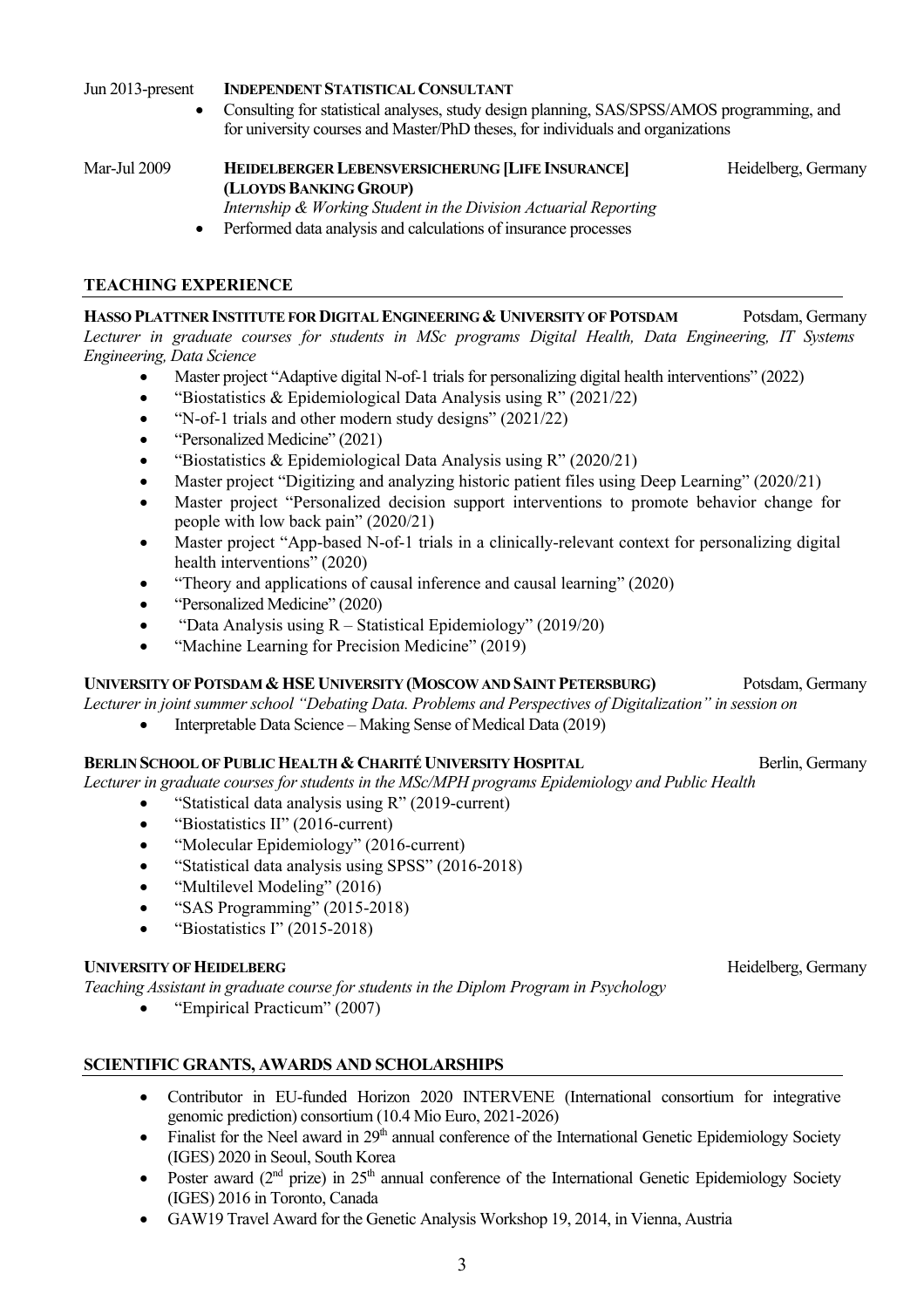- Statistical Society of Canada (SSC), Student Travel Award, 2013
- School of Graduate Studies Conference Grant, University of Toronto, 2013
- University of Toronto McLaughlin Centre Training Award, 2012
- GAW18 Travel Award for the Genetic Analysis Workshop 18, 2012, in Stevenson, WA, USA
- Dalla Lana Masters Scholarship, University of Toronto, 2012-2013
- Scholarship from the Baden-Wuerttemberg Foundation for the stay at University of Toronto, 2007-2008
- Poster award  $(2<sup>nd</sup>$  prize) in 11th Congress of Empirical Practica, Department of Psychology, University of Heidelberg, Germany, 2007.

## **REVIEWING ACTIVITY FOR JOURNALS, CONFERENCES & RESEARCH GRANTS**

- AAAI 2021, AAAI 2020, ICML 2019, NeurIPS 2019, NeurIPS 2018, Bioinformatics, Artificial Intelligence in Medicine, PLOS Computational Biology, Genetic Epidemiology, Frontiers in Genetics, ISMB 2020, ISMB/ECCB 2019, PLOS ONE, Diabetologica, Obesity Facts, Endocrine-Related Cancer, Developmental Medicine & Child Neurology
- Carl-Zeiss-Stiftung
- BMBF (Federal Ministry of Education & Research)

## **MEMBERSHIP AND ACTIVITIES IN SCIENTIFIC ASSOCIATIONS**

- Elected Vice Speaker of the working group human genetics of the German Association for Medical Informatics, Biometry and Epidemiology (GMDS) (2019-2022)
- International Genetic Epidemiology Society, American Society of Human Genetics, GMDS

## **STUDENT THESIS SUPERVISION/ CO-SUPERVISION**

- Juliane Schneider, working title "Statistical methods for robust causal effect estimates in standard and adaptive n-of-1 trials" (2021-current, PhD student at HPI)
- Thomas Gärtner working title "Novel methods for time series analysis in ERP systems" (2021-current, PhD student at HPI)
- Svenja Broschag, (2021-current, MSc Epidemiology, Berlin School of Public Health, Charité Berlin)
- Marcel Schmidt, "A comparison of multiple imputation methods for missing values in diagnostic studies" (2021, MSc Epidemiology, Berlin School of Public Health, Charité Berlin)
- Nils Strelow, "Medical study collaboration and analysis platform" (2020-2021, MSc IT Systems Engineering, HPI)
- Lukas Ehrig, "FASDetect Screening the risk of Fetal Alcohol Spectrum Disorders among ADHD patients" (2020-2021, MSc IT Systems Engineering, HPI)
- Alexander Zenner, "App-based creation of user-centric N-of-1 trials" (2020-2021, MSc IT Systems Engineering, HPI)
- Thomas Gärtner, "Statistical models to estimate causal effects of time-varying exposures on health outcomes in N-of-1 trials" (2020-2021, MSc Digital Health, HPI)
- Dr. Luca Meoli, "Exercise and Metabolism: An N-of-1 trial approach to metabolomics data", (2020- 2021, MSc Epidemiology, Berlin School of Public Health, Charité Berlin)
- Antonia Winne, "Protocol for a series of N-of-1 trials: App-based physical exercise interventions for a chronic low back pain population in Germany" (2020, MSc Digital Health, HPI)
- Pia Rautenstrauch, "seak: sequence annotations in kernel-based tests" (2019-2020, MSc Bioinformatics, University of Tübingen)
- Dr. Jana Sticht, "Genome wide association study (GWAS) of genetic variants in human leukocyte antigen (HLA) genes with autoimmune diseases in the UK Biobank" (2019-2020, MSc Epidemiology, Berlin School of Public Health, Charité Berlin)
- Theresa Hellwig, "Identifikation von Faktoren, die zur Verbesserung der Langzeitprognose bei Patienten mit Lungenkrebs führen" [Identification of factors to improve long-term prognosis of lung cancer patients] (2019-2020, MSc Epidemiology, Berlin School of Public Health, Charité Berlin, received second prize for best Master thesis at the Berlin School of Public Health)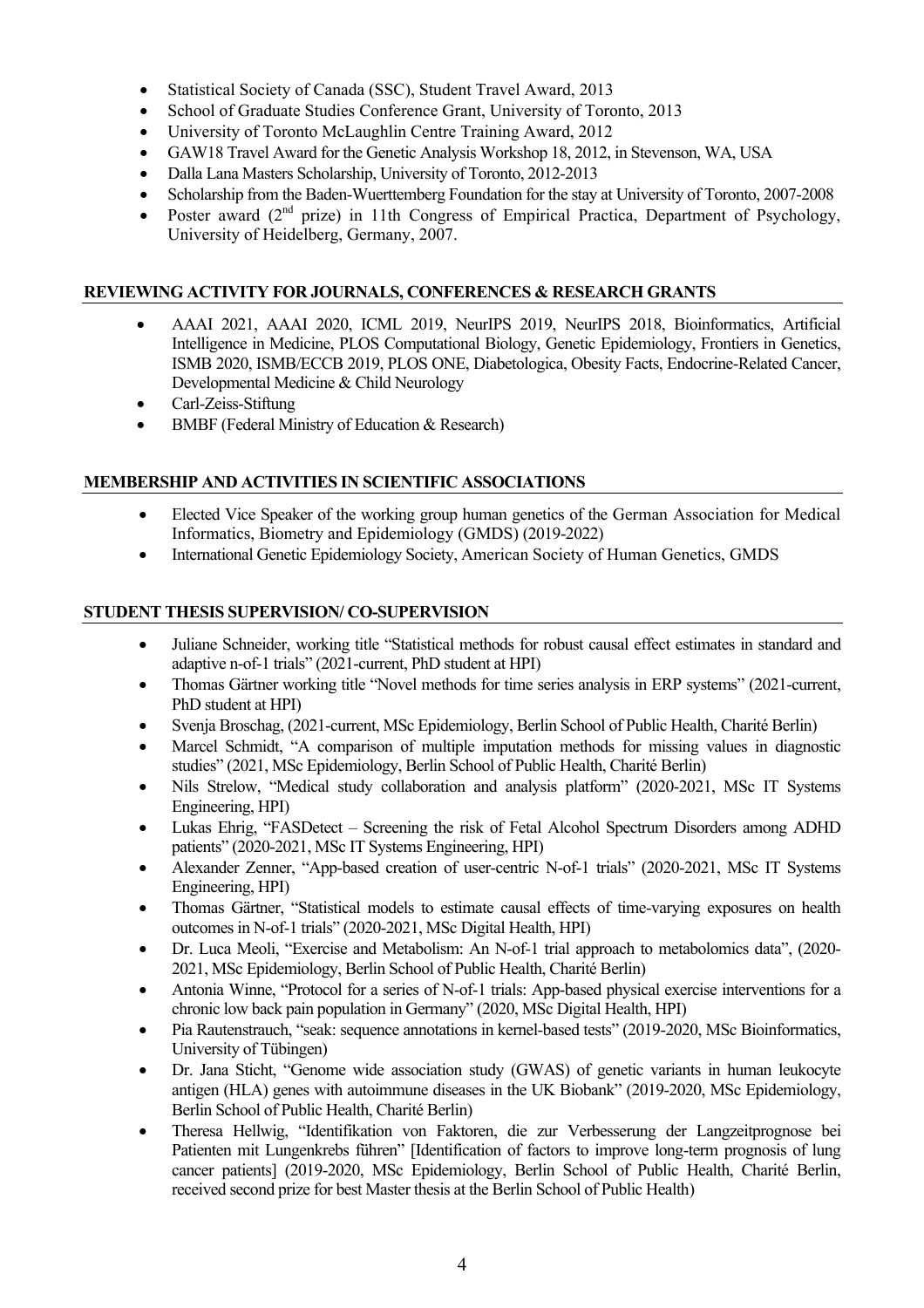- Julia Fiebig, "Age-period-cohort analysis of cancer risk and mortality" (2018-2019, MSc Epidemiology, Berlin School of Public Health, Charité Berlin)
- Stephanie Pape, "Comparison of the validity of biomarker tests for the differential diagnosis of Creutzfeldt-Jakob disease - a network meta-analysis" (2018-2019, MSc Epidemiology, Berlin School of Public Health, Charité Berlin)
- Dr. Iris Meier, "Infektionsrisiko der latenten Tuberkulose nach Auslandseinsatz bei medizinischem Personal" [Risk of tuberculosis infection of health workers after field assignments overseas] (2017- 2019, MSc Epidemiology, Berlin School of Public Health, Charité Berlin)
- Arina Levchaeva, "Aktuelle TB Situation in der Ukraine im Zeitraum 2007-2017: deskriptive Trendanalyse anhand der öffentlich zugänglichen Sekundärdaten" [Current tuberculosis situation in the Ukraine between 2007-2017: descriptive trend analysis based on publicly available secondary data] (2017-2018, MPH Public Health, Berlin School of Public Health, Charité Berlin)
- Nina Sodogé, "Funktionelle Unabhängigkeit als Prädiktor für den Rehabilitationsverlauf in neurologischen Rehabilitationkliniken in der Schweiz [Functional independence as predictor for the rehabilitation progress in neurological rehabilitation centers in Switzerland]" (2017-2018, MPH Public Health, Berlin School of Public Health, Charité Berlin)
- Eugenia Romo Ventura, "Dietary intake of milk and dairy products and blood concentrations of insulinlike growth factor 1 (IGF-I)" (2016-2017, MSc Epidemiology, Berlin School of Public Health, Charité Berlin)

## **SOFTWARE**

- Zenner AM, Böttinger E, **Konigorski S** (2021). StudyMe Health. https://play.google.com/store/apps/details?id=health.studyu.me
- Zenner AM, Strelow N, Ruether FD, Henschel F, Manaswini M, Pottbäcker F, Wernicke S, Slosarek T, Böttinger E, **Konigorski S** (2020). StudyU Health. https://github.com/hpi-studyu/studyu, https://hpi.de/lippert/projects/studyu https://play.google.com/store/apps/details?id=health.studyu.app https://apps.apple.com/us/app/studyu-health/id1571991198
- Scordialo N, Fiedler T, Wiemker V, **Konigorski S**, Probst C (2020). AAA: Animated alcohol assessment tool.
- Wieck A, Michaelis M, Danieletto M, **Konigorski S** (2020). No1: Evaluation of personalized health interventions through N-of-1 trials.
- Rautenstrauch P, Monti R, **Konigorski S**, Lippert C (2020). seak: sequence annotations in kernel-based tests. https://github.com/HealthML/seak.
- **Konigorski S**, Yilmaz YE. CJAMP: Copula-based joint analysis of multiple phenotypes. *R package version 0.1.1.* https://CRAN.R-project.org/package=CJAMP.
- **Konigorski S**, Yilmaz YE. CIEE: Estimating and testing direct effects in directed acyclic graphs using estimating equations. *R package version 0.1.1.* https://CRAN.R-project.org/package=CIEE.

## **PUBLICATION LIST – PEER-REVIEWED JOURNAL ARTICLES**

- Rübsamen N, Pape S, **Konigorski S**, Zapf A, Rücker G, Karch A (2022). Diagnostic accuracy of cerebrospinal fluid and blood biomarkers for the differential diagnosis of sporadic Creutzfeldt-Jakob disease in a specialized care setting: a systematic review and (network) meta-analysis. *European Journal of Neurology*. https://doi.org/10.1111/ene.15258
- Wiemker V, Bunova A, Rastogi A, Neufeld M, Ferreira-Borges C, **Konigorski S**, Probst C (2022). Digital assessment tools using animation features to quantify alcohol consumption: a systematic review. *To appear in JMIR.*
- Wiemker V, Bunova A, Neufeld M, Gornyi B, Yurasova E, **Konigorski S**, Kalinina A, Kontsevaya A, Ferreira-Borges C, Probst C (2022). Pilot study to evaluate usability and acceptability of the 'Animated Alcohol Assessment Tool' (AAA-Tool) in Russian primary healthcare. *To appear in Digital Health.* DOI: 10.1177/20552076221074491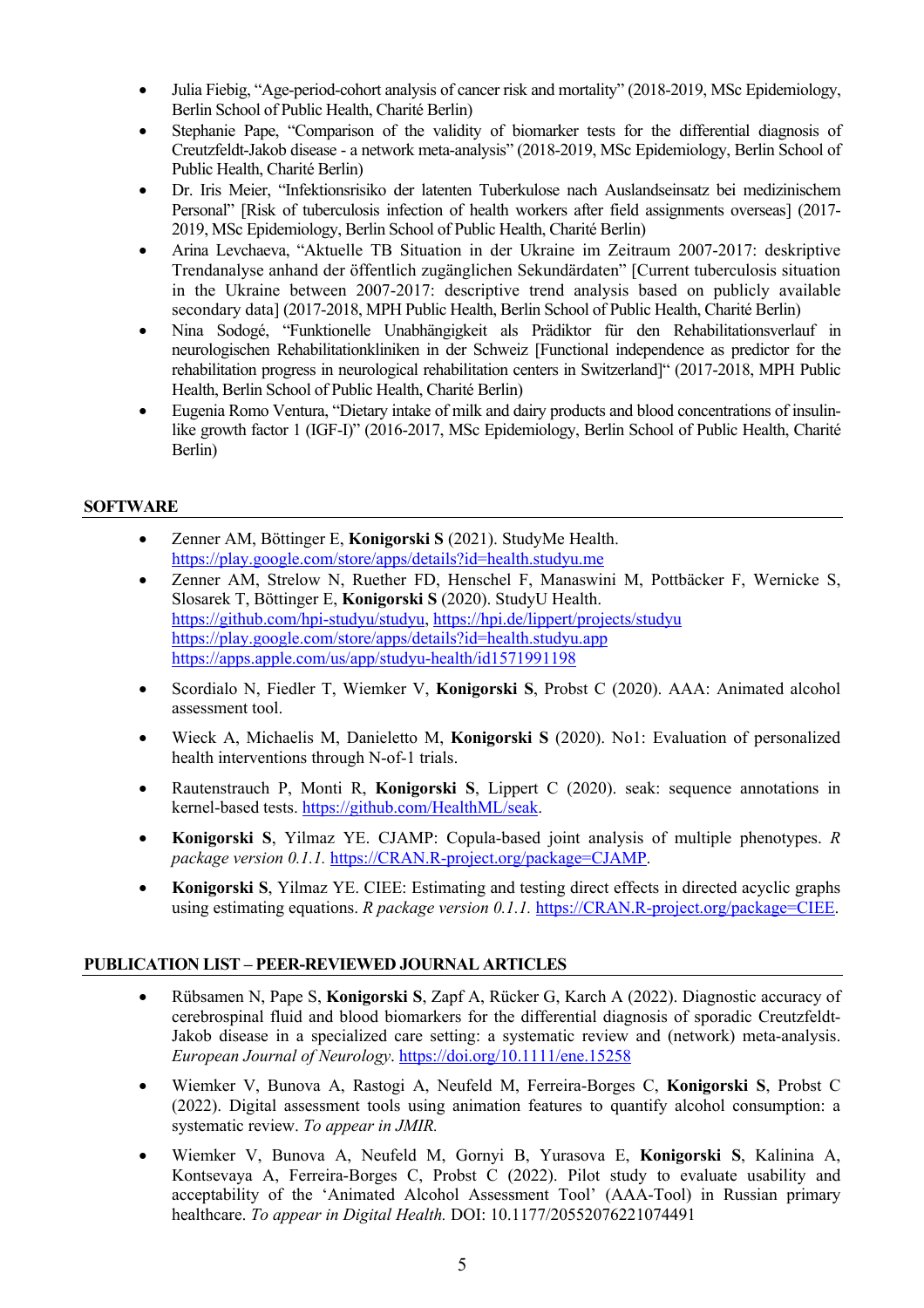- Klinger JE, Ravarani CHJ, Baukmann HA, Cope JL, Böttinger EP, **Konigorski S**, Schmidt MF (2021). Interaction-based feature selection algorithm outperforms polygenic risk score in predicting Parkinson's Disease status. *Frontiers in Genetics* **12**: 744557. https://doi.org/10.3389/fgene.2021.744557.
- Fehr J, **Konigorski S**, Olivier S, et al. (2021). Computer-aided interpretation of chest radiography reveals the spectrum of tuberculosis in rural South Africa. *npj Digital Medicine* **4**: 106*.* https://doi.org/10.1038/s41746-021-00471-y.
- Rüdiger S, **Konigorski S**, Edelman J, Zernick D, Thieme A, Lippert C (2020). Predicting the SARS-CoV-2 effective reproduction number using bulk contact data from mobile phones. *PNAS* **118(31):** e2026731118. https://doi.org/10.1073/pnas.2026731118.
- Sticht J, Álvaro-Benito M, **Konigorski S** (2021). Type 1 diabetes and the HLA-region: Genetic association besides classical HLA class II genes in UK Biobank whole exome sequencing data. *Frontiers in Genetics* **12**: 1044. https://doi.org/10.3389/fgene.2021.683946.
- **Konigorski S** (2021). Causal inference in developmental medicine and neurology. *Developmental Medicine & Child Neurology* **63(5)**: 498*.* https://doi.org/10.1111/dmcn.14813.
- Wilkinson J, Arnold K, Murray EJ, van Smeden M, Carr K, Sippy R, de Kamps M, Beam A, **Konigorski S**, Lippert C, Gilthorpe M, Tennant P (2020). It is time to reality check the promises of machine learning-powered precision medicine. *The Lancet Digital Health* **2**: e677–80*.* https://doi.org/10.1016/S2589-7500(20)30200-4*.*
- Piccininni M, **Konigorski S**, Rohmann JL, Kurth T (2020). Directed Acyclic Graphs and causal thinking in clinical risk prediction modeling. *BMC Medical Research Methodology* **20**: 179. https://doi.org/10.1186/s12874-020-01058-z.
- **Konigorski S**, Yilmaz YE, Janke J, Bergmann MM, Boeing H, Pischon T (2020). Powerful rare variant association testing in a copula-based joint analysis of multiple traits. *Genetic Epidemiology* **44**: 26–40*.* https://doi.org/10.1002/gepi.22265.
- Meier I, Schablon A, Nienhaus A, **Konigorski S** (2020). Latente Tuberkulose bei medizinischem Personal in Deutschland nach Auslandseinsatz [Latent tuberculosis infection among healthcare staff in Germany after assignments abroad]. *Pneumologie* **74**: 1–7. https://doi.org/10.1055/a-1127-9537.
- **Konigorski S**, Janke J, Drogan D, Bergmann MM, Hierholzer J, Kaaks R, Boeing H, Pischon T (2019). Prediction of circulating adipokine levels based on body fat compartments and adipose tissue gene expression. *Obesity Facts* **12**: 590–605. https://doi.org/10.1159/000502117.
- Romo Ventura E, **Konigorski S**, Rohrmann S, Schneider H, Stalla GK, Pischon T, Linseisen J, Nimptsch K (2019). Association of dietary intake of milk and dairy products with blood concentrations of insulin-like growth factor 1 (IGF-I) in Bavarian adults. *European Journal of Nutrition* **59**: 1413–1420*.* https://doi.org/10.1007/s00394-019-01994-7.
- Nimptsch K, **Konigorski S**, Pischon T (2019). Diagnosis of obesity and use of obesity biomarkers in science and clinical medicine. *Metabolism: Clinical and Experimental* **92**: 61-70. https://doi.org/10.1016/j.metabol.2018.12.006.
- Jaeschke L, Steinbrecher A, Jeran S, **Konigorski S**, Pischon T (2018). Variability and reliability study of overall physical activity and activity intensity levels using 24h-accelerometry-assessed data. *BMC Public Health* **18(1)**: 530. https://doi.org/10.1186/s12889-018-5415-8.
- **Konigorski S**, Wang Y, Cigsar C, Yilmaz YE (2018). Estimating and testing direct genetic effects in directed acyclic graphs using estimating equations. *Genetic Epidemiology* **42**: 174–186. https://doi.org/10.1002/gepi.22107.
- **Konigorski S**, Yilmaz YE, Pischon T (2017). Comparison of single-marker and multi-marker tests in rare variant association studies of quantitative traits. *PLoS One* **12(5)**: e0178504. https://doi.org/10.1371/journal.pone.0178504.
- Schillert A\*, **Konigorski S**\* (2016). Joint analysis of multiple phenotypes summary of results and discussions from the Genetic Analysis Workshop 19. *BMC Genetics* **17(Suppl 2)**:7*.* (\*contributed equally). https://doi.org/10.1186/s12863-015-0317-6.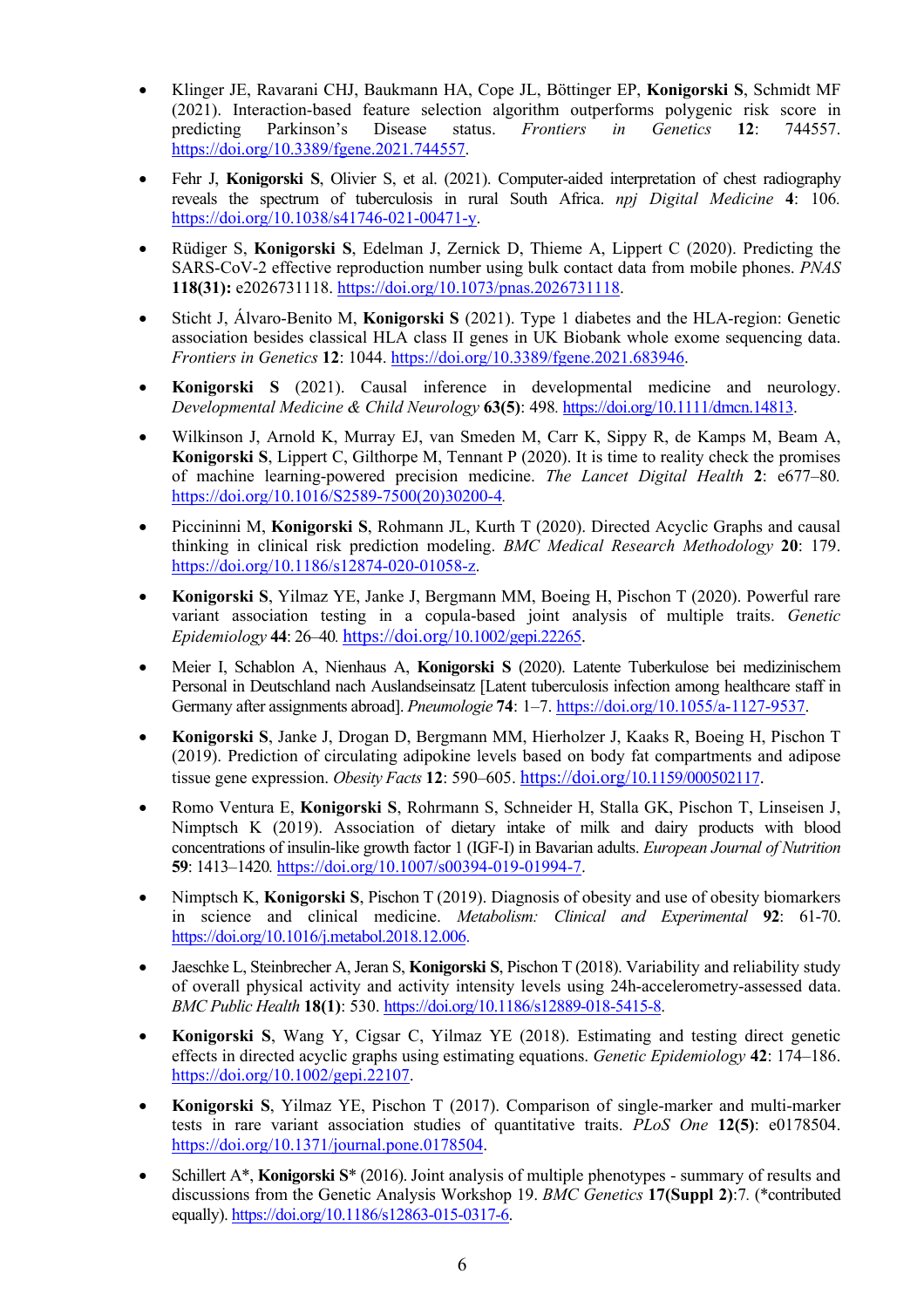• Koch SC, **Konigorski S**, Sieverding M (2014). Sexist behavior undermines women's performance in a job application situation. *Sex Roles* **70(3-4)**: 79-87. https://doi.org/10.1007/s11199-014-0342-3.

#### **PUBLICATION LIST – PEER-REVIEWED CONFERENCE ARTICLES & CONTRIBUTIONS**

- **Konigorski S** (2020). Incorporating electronic health record data in N-of-1 trials. https://dx.doi.org/10.3205/20gmds332. [Abstract]
- Kirchler M, **Konigorski S**, Schurmann C, Norden M, Meltendorf C, Kloft M, Lippert C (2020). transferGWAS: GWAS of images using deep transfer learning. In: Machine Learning for Health (ML4H) Workshop at NeurIPS 2020 [Abstract]
- **Konigorski S**, Monti R, Rautenstrauch P, Lippert C (2020). Fast kernel-based rare-variant association tests integrating variant annotations from deep learning. In: The 2020 Annual Meeting of the International Genetic Epidemiology Society. *Genetic Epidemiology* **44(5)**: 495. https://doi.org/10.1002/gepi.22298. [Abstract]
- **Konigorski S**, Monti R, Lippert C (2019). Kernel-based tests integrating variant effect predictions from deep learning for genetic association tests of rare variants. https://dx.doi.org/10.3205/19gmds067. [Abstract]
- **Konigorski S**, Khorasani S, Lippert C (2018). Integrating omics and MRI data with kernel-based tests and CNNs to identify rare genetic markers for Alzheimer's disease. In: Machine Learning for Health (ML4H) Workshop at NeurIPS 2018, arXiv:1812.00448. https://arxiv.org/abs/1812.00448.
- **Konigorski S**, Lippert C (2018). Kernel-based tests for very rare variants. In: The 2018 Annual Meeting of the International Genetic Epidemiology Society. *Genetic Epidemiology* **42(7)**: 711. https://doi.org/10.1002/gepi.22163. [Abstract]
- **Konigorski S**, Janke J, Drogan D, et al. (2018). Prediction of circulating adipokine levels by body fat compartments and adipose tissue gene expression. *Revue d'Épidémiologie et de Santé Publique* **66(5)**: S353. https://doi.org/10.1016/j.respe.2018.05.318. [Abstract]
- **Konigorski S**, Yilmaz YE, Pischon T (2016). Genetic association analysis based on a joint model of gene expression and blood pressure. *BMC Proceedings* **10(Suppl 7)**: 289-294. https://doi.org/10.1186/s12919-016-0045-6.
- **Konigorski S**, Wang Y, Cigsar C, Yilmaz YE (2016). Estimating and testing direct genetic effects in directed acyclic graphs with multiple phenotypes using estimating equations. In: The 2016 Annual Meeting of the International Genetic Epidemiology Society. *Genetic Epidemiology* **40**: 609–674. https://doi.org/10.1002/gepi.22001. [Abstract]
- **Konigorski S**\*, Yilmaz YE\*, Bull SB (2014). Bivariate genetic association analysis of systolic and diastolic blood pressure by copula models*. BMC Proceedings* **8(Suppl 1)**: S72. (\*contributed equally). https://doi.org/10.1186/1753-6561-8-S1-S72.
- **Konigorski S**, Kustra R (2012). Sparse principal component regression as a tool to detect causal regions in genetic studies. In: Abstracts from the annual meeting of the International Genetic Epidemiology Society. *Genetic Epidemiology* **36**: 720–777. https://doi.org/10.1002/gepi.21677. [Abstract]

## **PUBLICATION LIST – PREPRINTS**

- Kirchler M, **Konigorski S**, Norden M, Meltendorf C, Kloft M, Schurmann C, Lippert C (2021). transferGWAS: GWAS of images using deep transfer learning. *bioRxiv 2021.10.22.465430*. https://doi.org/10.1101/2021.10.22.465430.
- Zenner AM, Böttinger E, **Konigorski S** (2021). StudyMe: a new mobile app for user-centric Nof-1 Trials. *arXiv:2108.00320*. http://arxiv.org/abs/2108.00320.
- Klinger JE, Ravarani CNJ, Baukmann HA, Cope JL, Böttinger EP, **Konigorski S**, Schmidt MF (2021). Interaction-based feature selection algorithm outperforms polygenic risk score in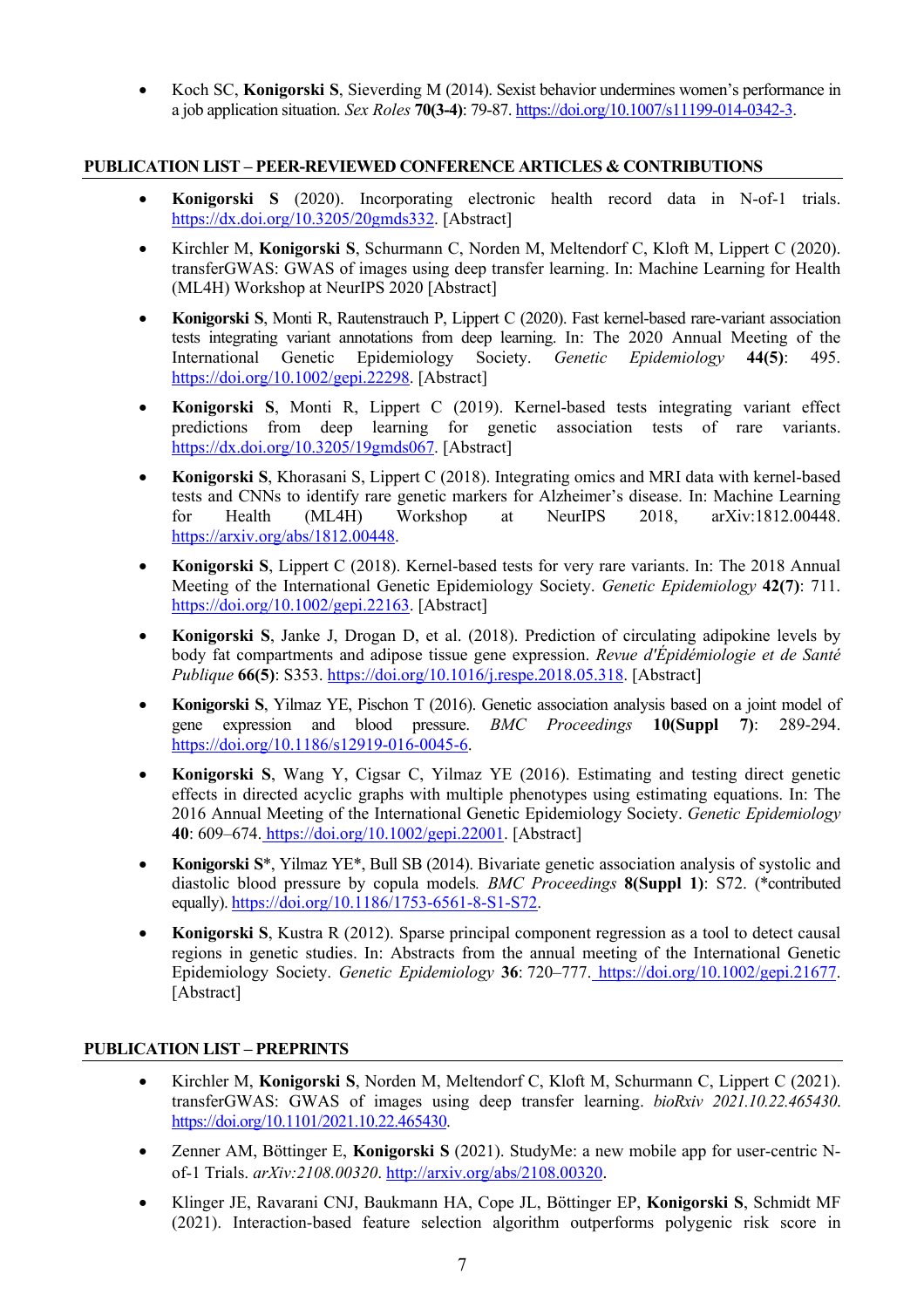predicting Parkinson's Disease status. *medRxiv 2021.07.20.21260848.* https://doi.org/10.1101/2021.07.20.21260848.

- Monti R, Rautenstrauch P, Ghanbari M, James AR, Ohler U\*, **Konigorski S\***, Lippert C\* (2021). Identifying interpretable gene-biomarker associations with functionally informed kernel-based tests in 190,000 exomes. *bioRxiv 2021.05.27.444972.* https://doi.org/10.1101/2021.05.27.444972.
- Rübsamen N, Pape S, **Konigorski S**, Zapf A, Rücker G, Karch A (2021). Diagnostic accuracy of cerebrospinal fluid and blood biomarkers for the differential diagnosis of sporadic Creutzfeldt-Jakob disease in a specialized care setting: a systematic review and (network) meta-analysis. *medRxiv 2021.03.25.21254312*. https://doi.org/10.1101/2021.03.25.21254312.
- **Konigorski S**, Wernicke S, Slosarek T, Zenner AM, Strelow N, Ruether FD, Henschel F, Manaswini M, Pottbäcker F, Edelman JA, Owoyele B, Danieletto M, Golden E, Zweig M, Nadkarni G, Böttinger E (2020). StudyU: a platform for designing and conducting innovative digital N-of-1 trials. *arXiv:*2012.14201. https://arxiv.org/abs/2012.14201.
- Fehr J, **Konigorski S**, Olivier S, et al. (2020). Computer-aided interpretation of chest radiography to detect TB in rural South Africa*. medRxiv:*2020.09.04.20188045. https://doi.org/10.1101/2020.09.04.20188045. (now published in *npj Digital Medicine*, see above)
- Rüdiger S, **Konigorski S**, Edelman J, Zernick D, Thieme A, Lippert C (2020). Forecasting the SARS-CoV-2 effective reproduction number using bulk contact data from mobile phones. *medRxiv:*2020.10.02.20188136. https://doi.org/10.1101/2020.10.02.20188136 (now published in PNAS, see above)
- Piccininni M, **Konigorski S**, Rohmann JL, Kurth T (2020). Directed Acyclic Graphs and causal thinking in clinical risk prediction modeling. *arXiv:*2002.09414. https://arxiv.org/abs/2002.09414. (now published in *BMC Medical Research Methodology*, see above)

## **PUBLICATION LIST – PEER-REVIEWED BOOK CHAPTERS**

- **Konigorski S**, Glicksberg BS (2021). *Using C-JAMP to investigate epistasis and pleiotropy.* In: Wong KC (eds) Epistasis. Methods in Molecular Biology, vol 2212. Springer, New York, NY. https://doi.org/10.1007/978-1-0716-0947-7.
- Fehr J, **Konigorski S**, Lippert C (2020). *Data Science für Digitale Medizin. [Data science for digital medicine].* In: Matusiewicz D, Henningsen M, Ehlers J (eds). Digitale Medizin – Kompendium für Studium und Praxis. [Digital Medicine – A textbook for students and professionals]. Medizinisch Wissenschaftliche Verlagsgesellschaft, Berlin. https://www.mwvberlin.de/produkte/!/title/digitale-medizin/id/673.
- Fehr J, **Konigorski S**, Lippert C. (2020) *Bias and Fairness*. In: DEL7.3: Data and artificial intelligence assessment methods (DAISAM) reference, FG-AI4H-I-035, Geneva, Switzerland.

## **PUBLICATION LIST – THESES**

- **Konigorski S** (2018). *Development and application of new statistical methods for the analysis of multiple phenotypes to investigate genetic associations with cardiometabolic traits.* PhD Thesis. Humboldt-Universität zu Berlin, Mathematisch-Naturwissenschaftliche Fakultät. http://dx.doi.org/10.18452/19132.
- **Konigorski S** (2011). *A study of dimension reduction techniques for empirical data exploration.* Diplom Thesis. Ruprecht-Karls-Universität Heidelberg, Fakultät für Mathematik und Informatik.

## **LIST OF SCIENTIFIC PRESENTATIONS**

• Konigorski S (2022). *AI for an automated digital health intervention app.* Invited talk at the AIDHeal Symposium in Berlin, Germany (virtual seminar).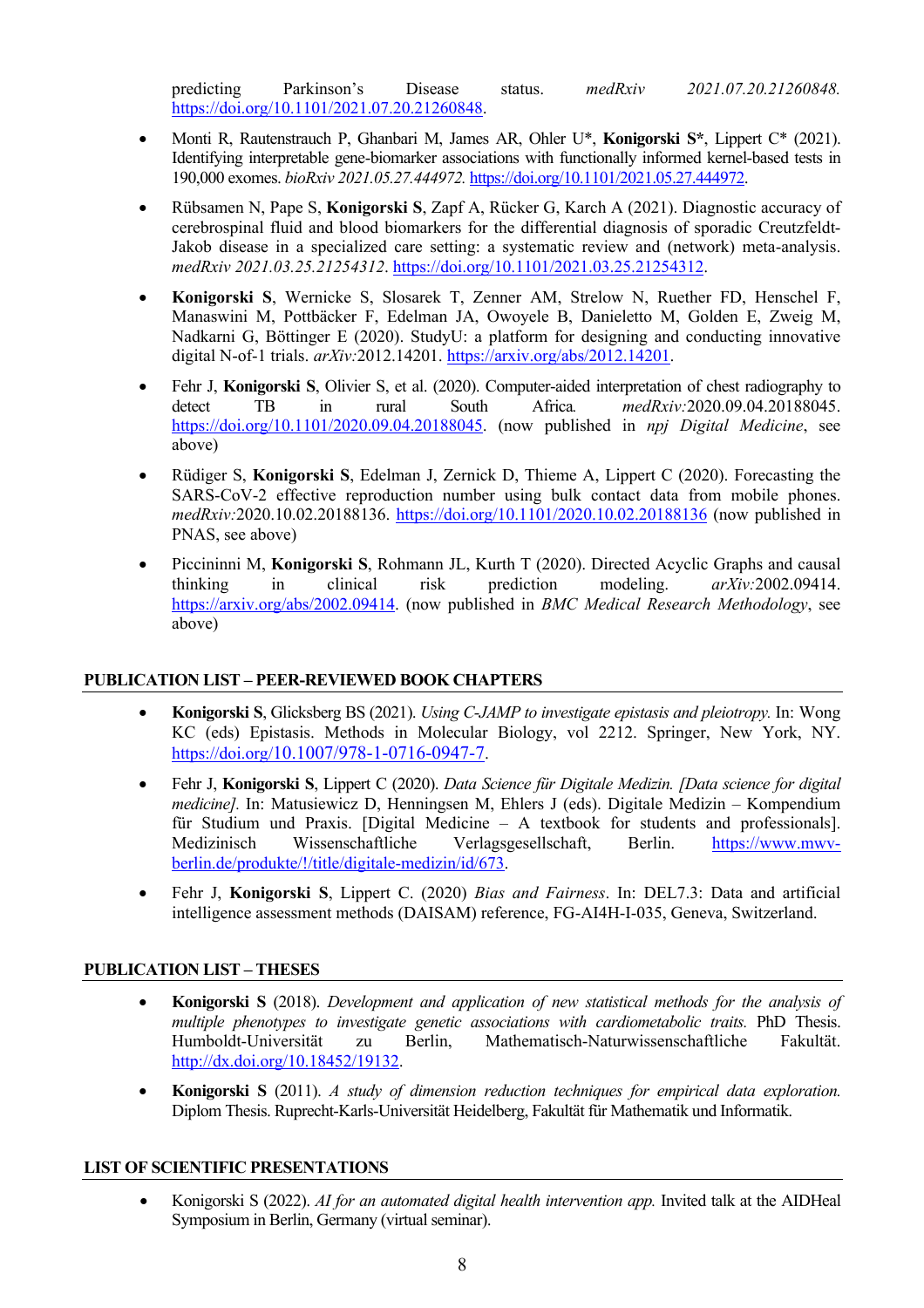- Konigorski S (2021). *Causal inference in clinical risk prediction models.* Invited talk at the biotx Beyond seminar series in Berlin, Germany (virtual seminar). https://www.youtube.com/watch?v=PjcTkACoC18
- Konigorski S (2021). *Digital N-of-1 trials – Connecting personalized medicine & population-level studies?.* Invited talk at the Berlin Epidemiological Methods Colloquium in Berlin, Germany (virtual seminar). https://www.youtube.com/watch?v=\_KaGearXOkI
- Konigorski S (2021). *Digital N-of-1 trials using the StudyU platform*. Invited talk at the 'Versorgungsforschung in Brandenburg' [Health services research in Brandenburg] Colloquium at the Medizinische Hochschule Brandenburg in Berlin, Germany (virtual seminar).
- Konigorski S (2020). *Personalizing health interventions using a platform for digital N-of-1 trials*. Invited talk at the HPI Colloquium in Potsdam, Germany (virtual seminar).
- Konigorski S (2020). *Incorporating electronic health record data in N-of-1 trials*. Accepted poster at joint conference of the GMDS & CEN-IBS 2020 in Berlin, Germany (virtual conference).
- Konigorski S, Piccininni M, Rohmann J, Kurth T (2020). *Improving clinical risk prediction models through causal inference*. Accepted talk at the 30<sup>th</sup> International Biometric Conference (IBC) 2020 in Seoul, South Korea (virtual conference).
- Konigorski S (2020). *Incorporating electronic health records in N-of-1 trials*. Accepted poster at the 30th International Biometric Conference (IBC) 2020 in Seoul, South Korea (virtual conference).
- Konigorski S, Monti R, Rautenstrauch P, Lippert C (2020). *Fast Kernel-based Rare-Variant Association Tests Integrating Variant Annotations from Deep Learning*. Talk given (finalist for Neel award) at the 31<sup>st</sup> annual conference of the International Genetic Epidemiology Society (IGES) 2020 in Seoul, South Korea (virtual conference).
- Konigorski S (2020). *Einführung in Künstliche Intelligenz und Anwendungspotenziale für KMUs*. *[Introduction to AI and the potential of applications for SMEs].* Invited talk to the research committee of the Chamber of Commerce and Industry [Industrie- und Handelskammer] in Gera, Germany.
- Konigorski S (2020). *N-of-1 trials: an old concept for modern clinical studies?* Invited talk in the Epidemiologie Seminar [epidemiology seminar] at the University of Münster, Germany.
- Konigorski S (2020). *KI-Erweiterung der Kompetenzzentren Mittelstand 4.0 [AI-Extension of the competence centers of the initiative "Mittelstand 4.0"]*. Invited talk at the Social-AI lecture series at the University of Potsdam, Germany.
- Konigorski S (2019). *N-of-1 trials for personalized medicine and to evaluate treatments.* Invited keynote talk at the Expert Forum on "AI in Minimally Invasive Surgery & Treatment" of the UK Science and Innovation Network (SIN), 2019, Berlin, Germany.
- Konigorski S (2019). *N-of-1 trials for personalized medicine*. Invited talk at the 4<sup>th</sup> Future Medicine Conference, 2019, Berlin, Germany.
- Konigorski S, Monti R, Lippert C (2019). *Kernel-based tests integrating variant effect predictions from deep learning for genetic association tests of rare variants*. Talk given in the 64<sup>th</sup> annual conference of the German Association for Medical Informatics, Biometry and Epidemiology (GMDS), 2019, Dortmund, Germany.
- Konigorski S (2019). *Integrating omics data with kernel-based tests in genetic association studies of rare variants*. Talk given in the workshop "Biometrische Aspekte der Genomanalyse VIII" of the GMDS, the DGEpi and the IBS-DR, 2019, Lübeck, Germany.
- Konigorski S (2018). *Using RNA-Seq, copulas and Mendelian randomization to investigate obesity biology.* Invited Talk at Lady Davis Research Institute, Jewish General Hospital and McGill University in Montréal, Canada.
- Konigorski S, Khorasani S, Lippert C (2018). *Integrating omics and MRI data with kernel-based tests and CNNs to identify rare genetic markers for Alzheimer's disease*. Paper presented at the ML4H (Machine Learning for Health) workshop at the 32<sup>nd</sup> Conference on Neural Information Processing Systems 2018 in Montréal, Canada.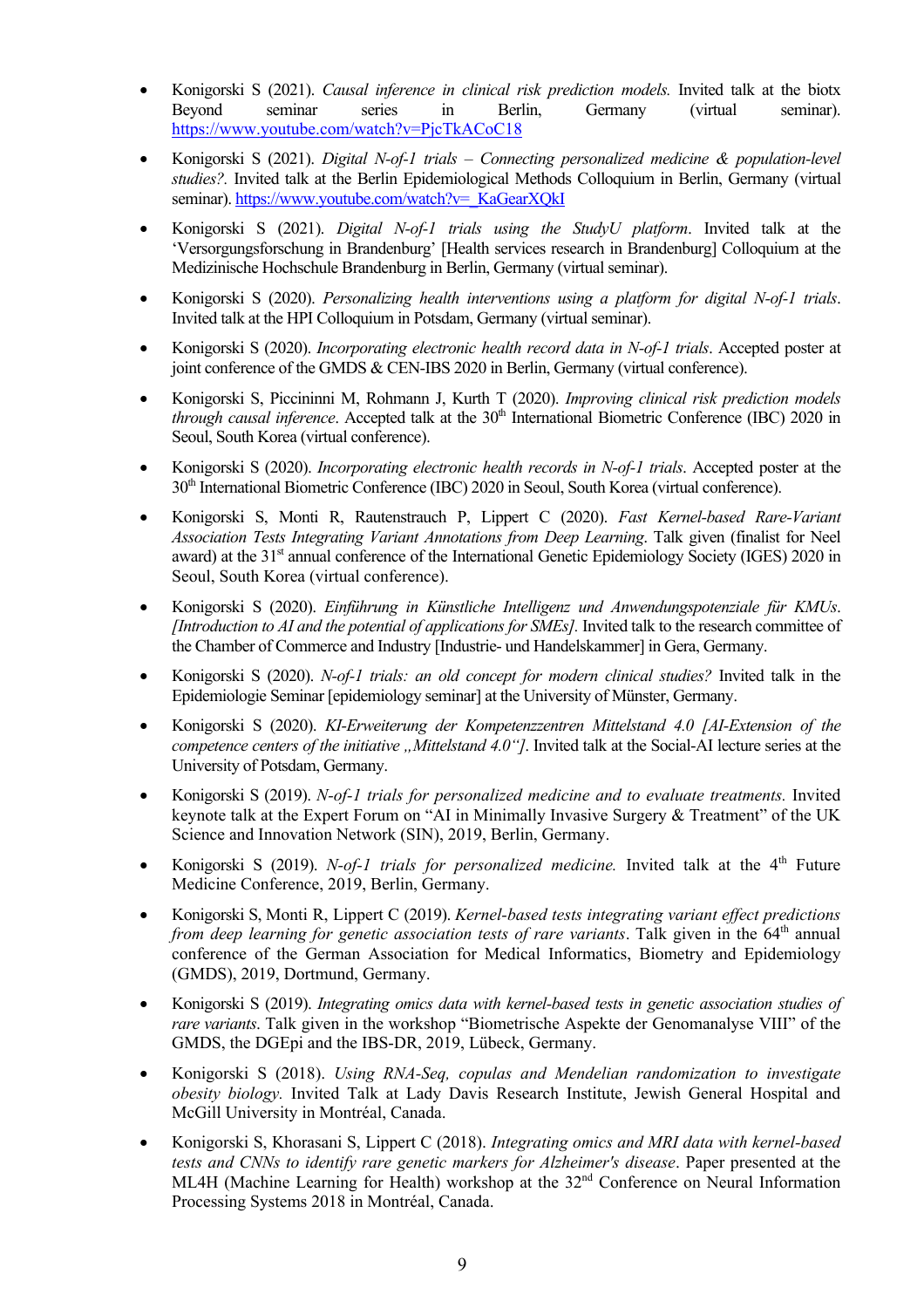- Konigorski S, Lippert C (2018). *Kernel-based tests for very rare variants*. Poster presented at the 27<sup>th</sup> annual conference of the International Genetic Epidemiology Society (IGES) 2016 in San Diego, USA.
- Konigorski S, Janke J, Patone G, et al. (2018). *Identification of novel genes whose expression in adipose tissue is causally associated with obesity traits.* Poster presented at the 68<sup>th</sup> annual meeting of the American Society of Human Genetics (ASHG) 2018 in San Diego, USA.
- Konigorski S, Janke J, Drogan D, et al. (2018). *Prediction of circulating adipokine levels by body fat compartments and adipose tissue gene expression*. Poster presented at the European Congress of Epidemiology "Crises, epidemiological transitions and the role of epidemiologists" in Lyon, France.
- Konigorski S. (2017). *Prediction of circulating adipokine levels based on body fat compartments and adipose tissue gene expression*. Invited talk in the epidemiology seminar in the German Institute of Human Nutrition Potsdam-Rehbrücke, Nuthetal, Germany.
- Konigorski S, Wang Y, Cigsar C, Yilmaz YE (2017). *Inferring direct genetic effects using the estimating equations method*. Talk given at the Herbstworkshop 2017 "Statistical Models for Prediction and Causal Inference" organized by DGEpi, GMDS, IBS-DR in Braunschweig, Germany.
- Konigorski S. (2016). *Methods for genetic association studies with multiple phenotypes*. Invited talk in the pharmacogenomics seminar in the Centre for Addiction and Mental Health (CAMH) in Toronto, Canada.
- Konigorski S, Wang Y, Cigsar C, Yilmaz YE (2016). *Estimating and testing direct genetic effects in directed acyclic graphs with multiple phenotypes using estimating equations*. Poster presented at the 25<sup>th</sup> annual conference of the International Genetic Epidemiology Society (IGES) 2016 in Toronto, Canada.
- Konigorski S, Yilmaz YE, Pischon T (2016). *Single-marker tests using a new joint modeling approach of multiple traits outperform current single- and multi-marker tests in rare variant*  association studies. Poster presented at the 66<sup>th</sup> annual meeting of the American Society of Human Genetics (ASHG) 2016, Vancouver, Canada.
- Konigorski S, Yilmaz YE, Pischon T (2016). *A comparison of association tests for the analysis of rare genetic variants.* Poster presented at the FMP/MDC retreat 2016, Berlin, Germany.
- Konigorski S (2016). *Association analysis of rare genetic variants with multiple traits.* Talk given in the Wollenberger Seminar, Max-Delbrück-Center for Molecular Medicine in the Helmholtz Association, Berlin, Germany.
- Konigorski S, Yilmaz YE, Pischon T (2015). *Multivariate Modelle mit Copula Funktionen zur Integration von biologischen Daten für genetische Assoziationsstudien* [Multivariate models based on copula functions to integrate biological data for genetic association studies]. Poster presented at the 10th Annual Meeting of the German Society for Epidemiology (DGepi), 2015, Potsdam, Germany.
- Konigorski S, Yilmaz YE, Pischon T (2015). *C-JAMP (Copula-based Joint Analysis of Multiple Phenotypes): A joint statistical model integrating multi-level biological data for genetic association analysis based on copula functions*. Talk given at the 8th conference of the Eastern Mediterranean Region of the International Biometric Society (EMR-IBS), 2015, Nevsehir, Turkey.
- Konigorski S, Yilmaz YE, Pischon T (2015). *A joint statistical model integrating multi-level biological data for genetic association analysis*. Talk given in the workshop "Biometrische Aspekte der Genomanalyse VI" [Biometrical aspects of genome analysis VI] of the GMDS, the DGEpi and the IBS-DR, 2015, Heidelberg, Germany.
- Konigorski S, Yilmaz YE, Pischon T (2014). *Genetic association analysis based on a joint model of gene expression and blood pressure.* Paper and Poster presented at the Genetic Analysis Workshop 19, 2014, in Vienna, Austria.
- Konigorski S (2013). *Epigenetic measures*. Tutorial given in the course "Advanced topics in genomewide association (GWA) studies" at the Ontario Institute for Cancer Research, Toronto, Canada.